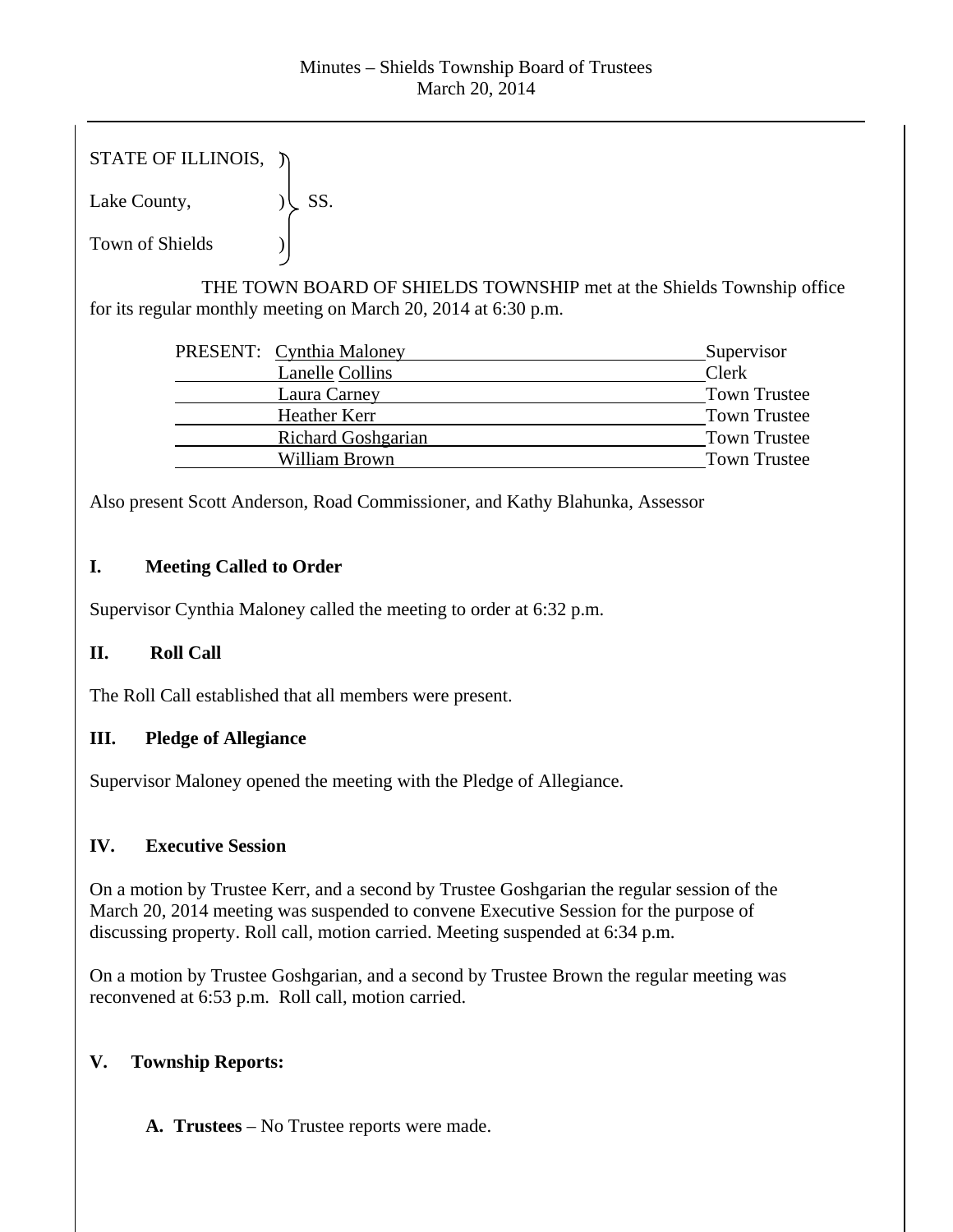- **B. Highway Commissioner Scott Anderson** The department has been busy patching roads due the brutal winter.
- **C. Supervisor Cynthia Maloney** Upcoming events that I'd like to share:

Tomorrow afternoon I've been invited to Lake County Coalition for Independent Living in Mundelein to speak about local government here at the township. I'm looking forward to visiting with the people there and am happy for the opportunity.

Foss Park Community Day is this Saturday, March 22 from 10-12. I'll be there to meet with residents, hear their concerns, and answer any questions people may have about our programs.

 March 26 there will be a program by the Lake County Sheriff's office on Heroin in Lake County. The program is at the Gorton Community Center in Lake Forest, 400 E. Illinois Road, from 7-8:30.

March 29 there is a third ward meeting with Alderman Carl Evans at the Living Waters Church in North Chicago. Looking forward to being there with Alderman Evans, Mayor Rockingham, and the North Chicago Chief of Police to visit with citizens and hear their ideas.

April 5<sup>th</sup> is MARCH PADNESS!!! What we've all been waiting for, a 3-on-3 basketball double elimination tournament. It's going to be at the Libertyville Sports Complex, 1950 N. Highway 45 in Libertyville starting at 9 in the morning. The cost is \$20 per player, with a max of 5 players per team. If you raise extra money, you can get extra points, and Shields will be there with linament and ace bandages. Looks like a lot of fun! All proceeds benefit PADS Lake County.

April  $7<sup>th</sup>$  is a meeting at Rosalind Franklin University of Science and Medicine on Public and Private Partnerships, sponsored by the Lake County Community Foundation. It's from 12:30 til 3. I'm going…anyone else who would like to attend could check the LCCF website.

Job shadowing days at Lake Forest High School are coming up April 23 and 24. We are looking forward to hosting several young people from LFHS on those days who want to learn more about local government.

The next meeting of the South East Demonstration Project transportation group will be April 29<sup>th</sup> at the Lake County Department of Transportation.

For news since our last meeting:

Our new employee handbook is still in the attorney review phase. This will likely be on the agenda at our next month's regular meeting.

Jacqui Hebein, Capacity Manager for the Northern Illinois Food Bank, and I attended the Good Food Expo together at UIC on Saturday March 15. We met lots of local farmers and got tons of good ideas for partnering with them to bring organic fresh fruit and vegetables and meats to North Chicago.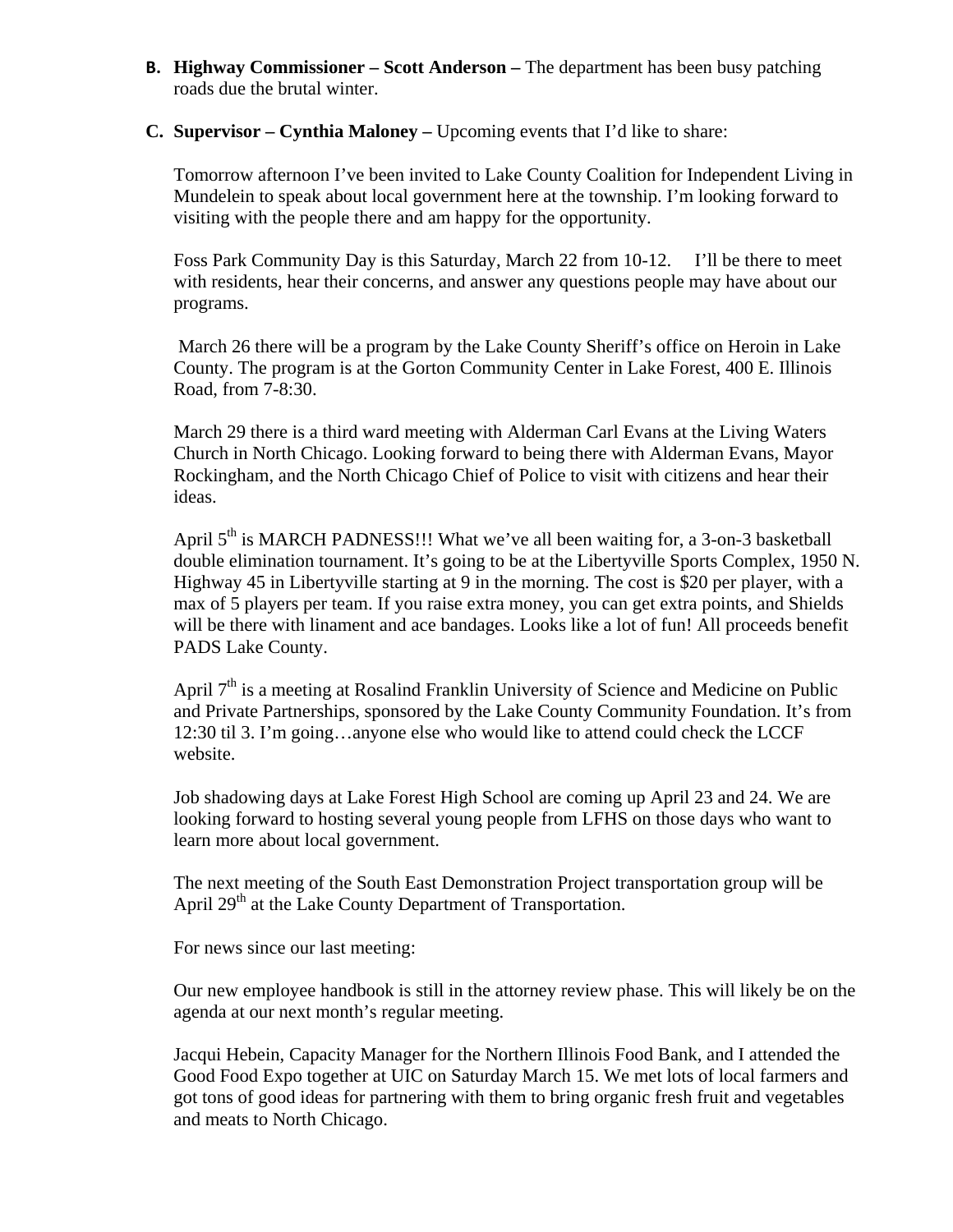This past Monday Alderman Carl Evans and I met with the owners of Isaac's Food and Liquor store and the Teepee on MLK in North Chicago. Isaac's is actually a very well stocked grocery store, and the Teepee is recently under new ownership and is planning to expand their offerings of fresh fruits, vegetables, and meats. We met to get to know the stores, and to try to help ownership to apply for any grants which might be available to improve the offerings there. I had no idea from the outside that Isaac's had so much to offer in the way of food. It was wonderful to see.

We got the idea to help with this from a study at USC on improving existing food stores in Los Angeles food deserts. The article is on the UCLA school of public health website if you want to look it up.

Just this Tuesday, Pastor Trudy Griffins of Emmanuel Faith Food Pantry and I met with Supervisor Patricia Jones in Waukegan Township to initiate a partnership to work together to support the Pantry at Emmanuel Faith. About ¾ of the clients who shop at Trudy's pantry on Thursday evenings and at the Shields/Emmanuel Faith pantry on Saturday live in Waukegan Township. Supervisor Jones generously offered to support the pantries with volunteers, gas for the church van and possible logistical support for picking up the fresh foods we receive from Costco, Jewel in Libertyville and Walmart. Thanks so much to Supervisor Jones and Waukegan township volunteers.

More Emmanuel Faith News, Jacqui Hebein recently arranged for Pastor Trudy to receive 22 pallets of canned goods and shelf food from NIFB through a grant that was available. Our local grant application is still in process with NIFB for new expanded refrigerator and freezer space to be able to offer more fresh produce and frozen meats. In the summer, people with gardens often bring in wonderful things to the pantry, and we want to be able to keep it fresh for our clients. Hopefully we will be hearing soon about this grant application.

The really big news for our pantry at the township is that on Saturday March 8 we were here from 9 a.m to about 1:30 receiving Boy Scouts Troop 42's annual collection of food from the community. Mr. Ed Pigg again organized the boys and spearheaded the effort. Thank you so much for your very generout effort and donation of over 200 bags of groceries from the community in Lake Bluff.

One last thing, our wonderful Citadel Theatre is looking for storage space for sets and props and possibly an office as well, and for rehearsal space. They are looking for low rent, and a partner to share costs. They are a 501-c-3 so they can accept in-kind donations. Please contact Scott Phelps at 847-644-4402 if you can help.

#### **VI. For Action -Consideration of Minutes from the Previous Town Board Meetings**

On a motion by Trustee Carney, and a second by Trustee Kerr the minutes of the regular meeting of January 16, 2014 were approved with corrections and the February 20, 2014 meeting were approved as presented. Voice vote, motion carried.

#### **VII. For Action - Payment of Bills**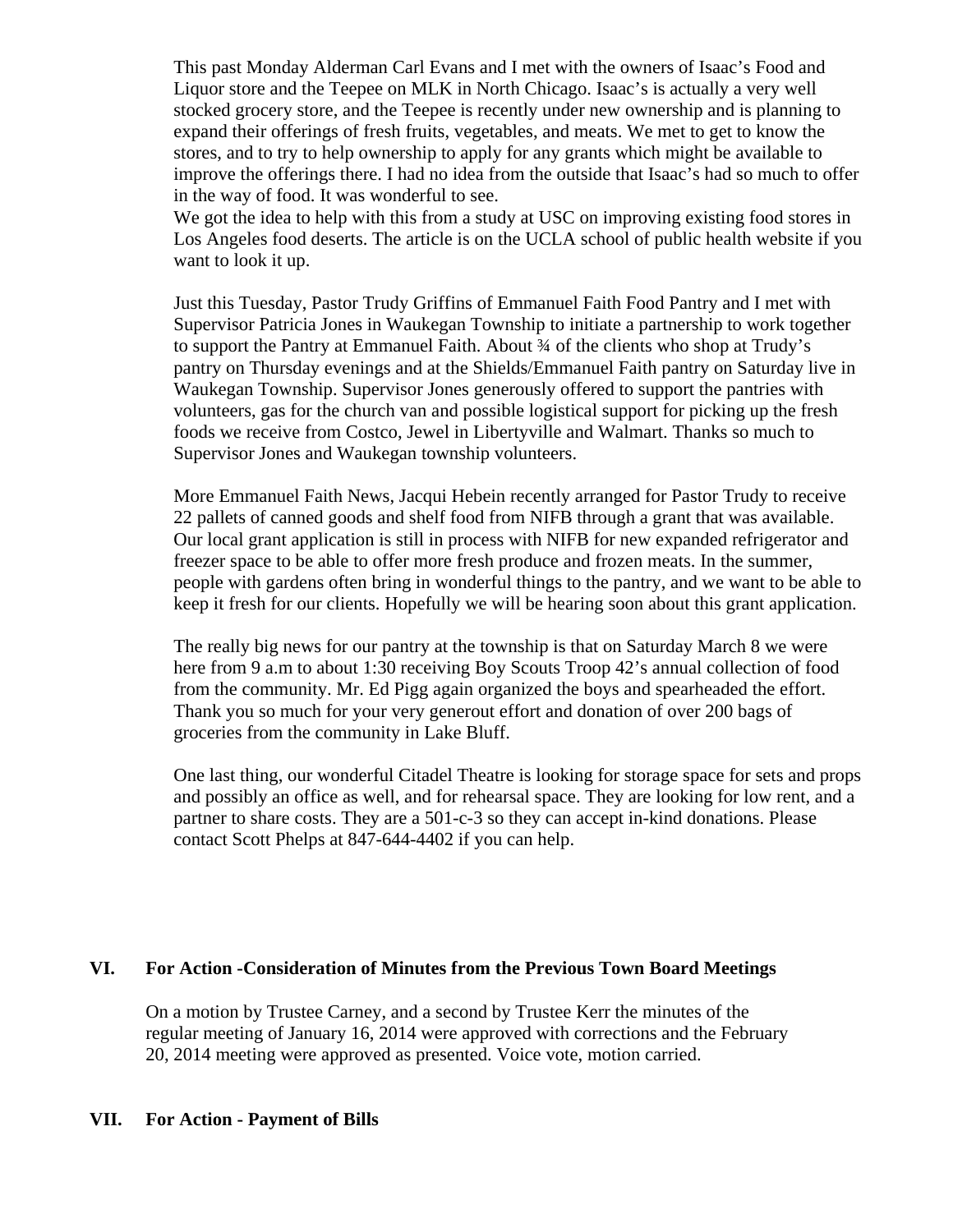**A. Town Fund Bills:** - Trustee Carney had concerns regarding a \$75.00 payment to the North Chicago Chamber of Commerce because the previous board voted to stop that practice. Supervisor Maloney stated that she felt the \$75.00 payment was a necessary expense. The \$35.00 bill for Lake Forest was for events. Trustee Brown would like a description attached to the ledger to provide clarity for all bills. The utility bill was \$8600.00. On a motion by Trustee Brown, and a second by Trustee Goshgarian the Town Fund bills in the amount of \$71,814.33 were approved for payment, 5 ayes, motion carried.

#### **B. Road and Bridge Bills:**

On a motion by Trustee Goshgarian, and a second by Trustee Brown the bills were approved for payment in the amount of \$35,676.55. 5 ayes, motion carried.

#### **C. General Assistance Bills:**

On a motion by Trustee Goshgarian and second by Trustee Kerr the bills for General Assistance were approved for payment in the amount of \$2,300.00, 5 ayes, motion carried.

#### **VIII. Old Business:**

- **A. Motion to approve Letter of Intent to contract with Pace for Para-Transit Dial-A-Ride service. – Supervisor** Maloney, reported that this is a non binding basic outline of the agreement - This process needs to get started and will be adjusted if needed. In addition, this program will replace of the taxi program in North Chicago. Curb to curb service, will be available for those who call in advance. The cost of the program will be decreased by partnering with other townships and municipalities. Trustee Carney questioned the amount of people being served, and the cost of the program. There are approximately 140 people registered in North Chicago who participate in the current program. There may be 75 people who will use transportation service in Lake Forest and Lake Bluff. Motioned by Trustee Goshgarian, and seconded by Trustee Kerr, roll call, Ayes, Goshgarian, Kerr, Brown, and Maloney, nays, Carney, 4 to 1, Motion carried.
- **B.** Assessor, Kathy Blahunka, presented a follow up to a request from Trustee Carney regarding the Assessor's salary information. The Assessor Salary Budget approved at the February meeting was \$194,000, but should have been \$194,427.

Historically, employee salary increases take effect at the end of the previous fiscal year (February end.) The Assessor's staff salary increases were awarded on December 23, two (2) months prior to the end of FY13. The increases awarded were 14.5%, 7.2%, and 7.2% for the 3 assessor staff, which is several times larger than published norms (<3%.)

The results of this unusual action required the Assessor to seek guidance from the Board:

- 1. Was the Board of trustees aware of the Assessor staff increases?
- 2. Does a new budget need to be created and approved?